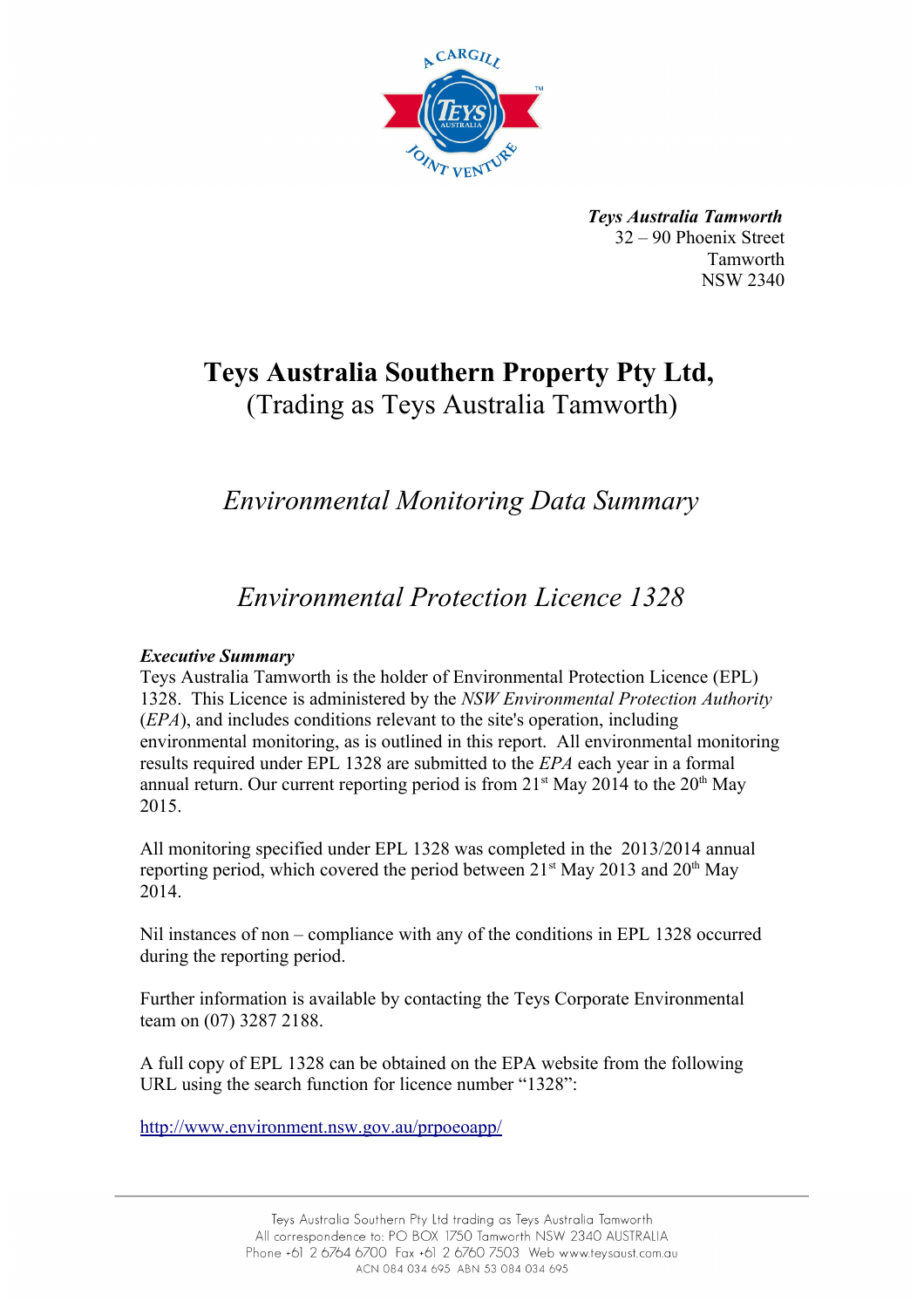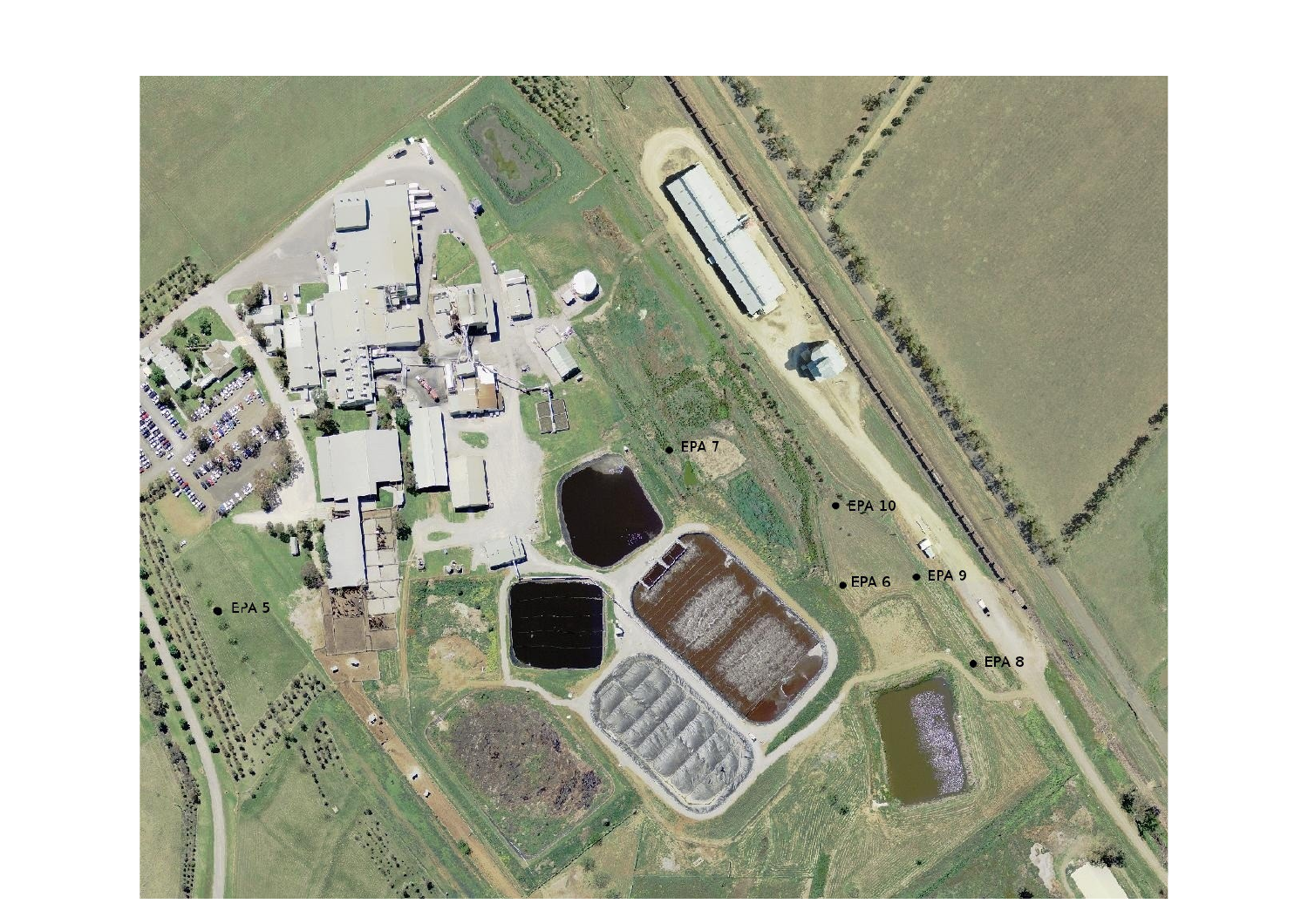| <b>Pollutant</b>          | <b>Units of measure</b>     | <b>Monitoring</b><br>frequency required<br>by licence | No. of times<br>measured during<br><i>the year</i> | Sample 1<br>Date Sampled 5/06/2014<br>Date Obtained 18/06/2014<br>Date published 23/06/2014 | Sample 2<br>Date Sampled 4/12/2014<br>Date Obtained 16/12/2014<br>Date published 16/12/2014 |
|---------------------------|-----------------------------|-------------------------------------------------------|----------------------------------------------------|---------------------------------------------------------------------------------------------|---------------------------------------------------------------------------------------------|
| Biochemical Oxygen        |                             |                                                       |                                                    |                                                                                             |                                                                                             |
| Demand                    | Milligrams/Litre            | 6 Monthly                                             | 2                                                  | $\leq$ 2                                                                                    | $\leq$                                                                                      |
| Chemical Oxygen<br>Demand | Milligrams/Litre            | 6 Monthly                                             |                                                    | <10                                                                                         | $20$                                                                                        |
| Conductivity              | Microsiemens/<br>Centimetre | 6 Monthly                                             |                                                    | 1.79                                                                                        | 1.79                                                                                        |
| Nitrate                   | Milligrams/Litre            | 6 Monthly                                             |                                                    | 11.1                                                                                        | 11.2                                                                                        |
| Nitrogen (Ammonia)        | Milligrams/Litre            | 6 Monthly                                             | $\overline{\mathbf{c}}$                            | < 0.1                                                                                       | < 0.1                                                                                       |
| Nitrogen (total)          | Milligrams/Litre            | 6 Monthly                                             | $\mathfrak{D}$                                     | 10.9                                                                                        | 12.4                                                                                        |
| Phosphorus (total)        | Milligrams/Litre            | 6 Monthly                                             |                                                    | 0.02                                                                                        | 0.04                                                                                        |

## *EPA Monitoring Point 5: Summary of results for monitoring from Ground Water Bore on Teys Tamworth site*

*EPA Monitoring Point 6: Summary of results for monitoring from Ground Water Bore on Teys Tamworth site*

| <b>Pollutant</b>   | <b>Units of measure</b>     | <b>Monitoring</b><br>frequency required<br>by licence | No. of times<br>measured during<br><i>the year</i> | Sample 1<br>Date Sampled 5/06/2014<br>Date Obtained 18/06/2014<br>Date published 23/06/2014 | Sample 2<br>Date Sampled 4/12/2014<br>Date Obtained 16/12/2014<br>Date published 16/12/2014 |
|--------------------|-----------------------------|-------------------------------------------------------|----------------------------------------------------|---------------------------------------------------------------------------------------------|---------------------------------------------------------------------------------------------|
| Biochemical Oxygen |                             |                                                       |                                                    |                                                                                             |                                                                                             |
| Demand             | Milligrams/Litre            | 6 Monthly                                             |                                                    | $\leq$ 2                                                                                    | $\leq$ 2                                                                                    |
| Chemical Oxygen    |                             |                                                       |                                                    |                                                                                             |                                                                                             |
| Demand             | Milligrams/Litre            | 6 Monthly                                             |                                                    | <10                                                                                         | $20$                                                                                        |
| Conductivity       | Microsiemens/<br>Centimetre | 6 Monthly                                             |                                                    | 1.61                                                                                        | 1.7                                                                                         |
| Nitrate            | Milligrams/Litre            | 6 Monthly                                             |                                                    | 6.3                                                                                         | 7.5                                                                                         |
| Nitrogen (Ammonia) | Milligrams/Litre            | 6 Monthly                                             |                                                    | < 0.1                                                                                       | < 0.1                                                                                       |
| Nitrogen (total)   | Milligrams/Litre            | 6 Monthly                                             |                                                    | 6.6                                                                                         | 8.6                                                                                         |
| Phosphorus (total) | Milligrams/Litre            | 6 Monthly                                             |                                                    | < 0.025                                                                                     | 0.04                                                                                        |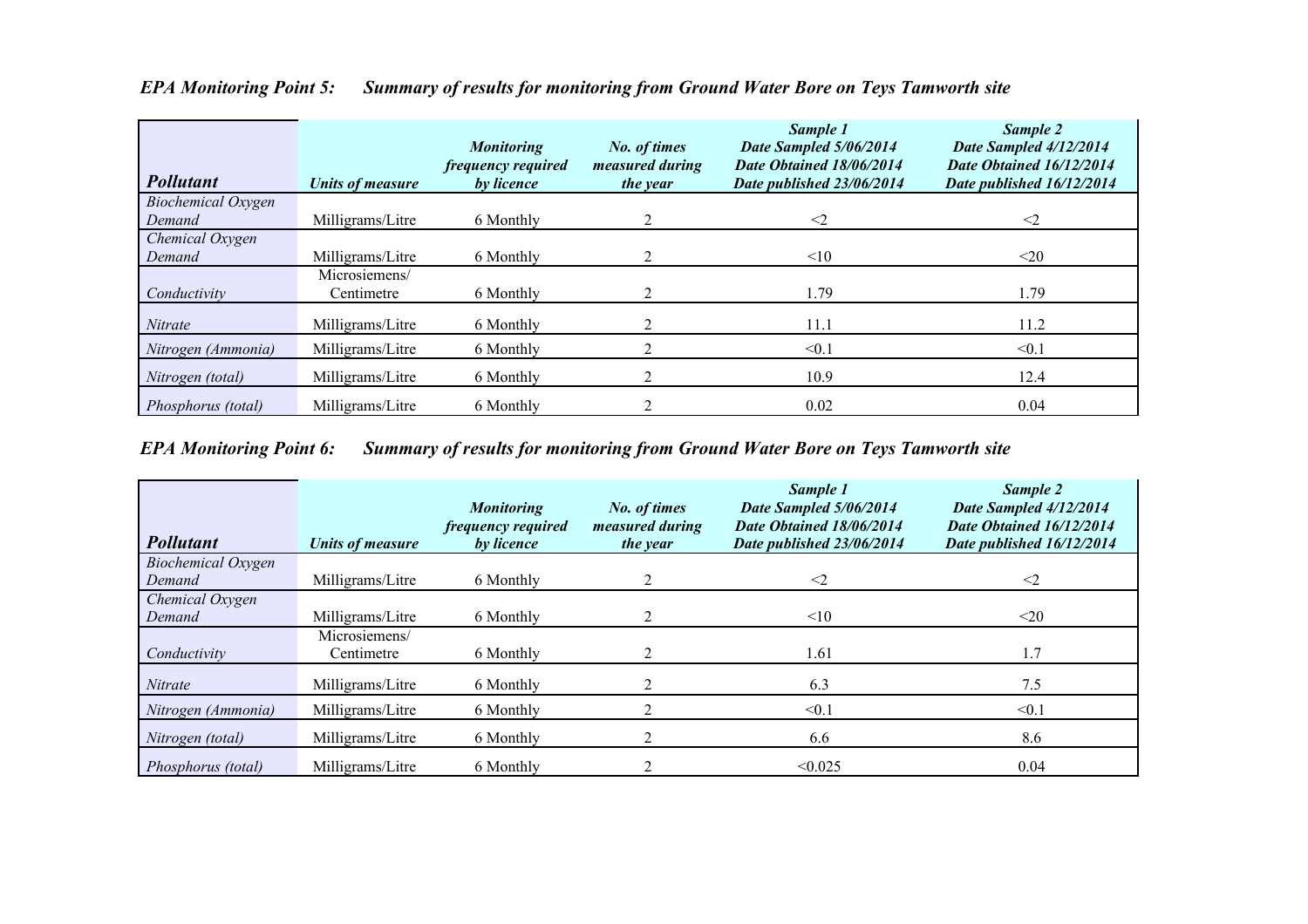| <b>Pollutant</b>          | <b>Units of measure</b>     | <b>Monitoring</b><br>frequency required<br>by licence | No. of times<br><i>measured during</i><br>the year | Sample 1<br>Date Sampled 5/06/2014<br>Date Obtained 18/06/2014<br>Date published 23/06/2014 | Sample 2<br>Date Sampled 4/12/2014<br>Date Obtained 16/12/2014<br>Date published 16/12/2014 |
|---------------------------|-----------------------------|-------------------------------------------------------|----------------------------------------------------|---------------------------------------------------------------------------------------------|---------------------------------------------------------------------------------------------|
| Biochemical Oxygen        |                             |                                                       | 2                                                  |                                                                                             |                                                                                             |
| Demand                    | Milligrams/Litre            | 6 Monthly                                             |                                                    | $\leq$ 2                                                                                    | $\leq$ 2                                                                                    |
| Chemical Oxygen<br>Demand | Milligrams/Litre            | 6 Monthly                                             |                                                    | <10                                                                                         | $\leq$ 20                                                                                   |
| Conductivity              | Microsiemens/<br>Centimetre | 6 Monthly                                             |                                                    | 3.03                                                                                        | 3.01                                                                                        |
| Nitrate                   | Milligrams/Litre            | 6 Monthly                                             |                                                    | 4.2                                                                                         | 4.7                                                                                         |
| Nitrogen (Ammonia)        | Milligrams/Litre            | 6 Monthly                                             |                                                    | < 0.1                                                                                       | < 0.1                                                                                       |
| Nitrogen (total)          | Milligrams/Litre            | 6 Monthly                                             |                                                    | 4.3                                                                                         | 5.3                                                                                         |
| Phosphorus (total)        | Milligrams/Litre            | 6 Monthly                                             |                                                    | 0.04                                                                                        | 0.06                                                                                        |

## *EPA Monitoring Point 7: Summary of results for monitoring from Ground Water Bore on Teys Tamworth site*

*EPA Monitoring Point 8: Summary of results for monitoring from Ground Water Bore on Teys Tamworth site*

| <b>Pollutant</b>          | <b>Units of measure</b>     | <b>Monitoring</b><br>frequency required<br>by licence | No. of times<br>measured during<br>the year | Sample 1<br>Date Sampled 5/06/2014<br>Date Obtained 18/06/2014<br>Date published 23/06/2014 | Sample 2<br>Date Sampled 4/12/2014<br>Date Obtained 16/12/2014<br>Date published 16/12/2014 |
|---------------------------|-----------------------------|-------------------------------------------------------|---------------------------------------------|---------------------------------------------------------------------------------------------|---------------------------------------------------------------------------------------------|
| <b>Biochemical Oxygen</b> |                             |                                                       |                                             |                                                                                             |                                                                                             |
| Demand                    | Milligrams/Litre            | 6 Monthly                                             |                                             | $\leq$ 2                                                                                    | $\leq$ 2                                                                                    |
| Chemical Oxygen           |                             |                                                       |                                             |                                                                                             |                                                                                             |
| Demand                    | Milligrams/Litre            | 6 Monthly                                             |                                             | <10                                                                                         | $20$                                                                                        |
| Conductivity              | Microsiemens/<br>Centimetre | 6 Monthly                                             |                                             | 2.3                                                                                         | 2.35                                                                                        |
| Nitrate                   | Milligrams/Litre            | 6 Monthly                                             |                                             | 64                                                                                          | 63.8                                                                                        |
| Nitrogen (Ammonia)        | Milligrams/Litre            | 6 Monthly                                             |                                             | $\leq 0.1$                                                                                  | < 0.01                                                                                      |
| Nitrogen (total)          | Milligrams/Litre            | 6 Monthly                                             |                                             | 67                                                                                          | 63.9                                                                                        |
| Phosphorus (total)        | Milligrams/Litre            | 6 Monthly                                             |                                             | 0.02                                                                                        | 0.16                                                                                        |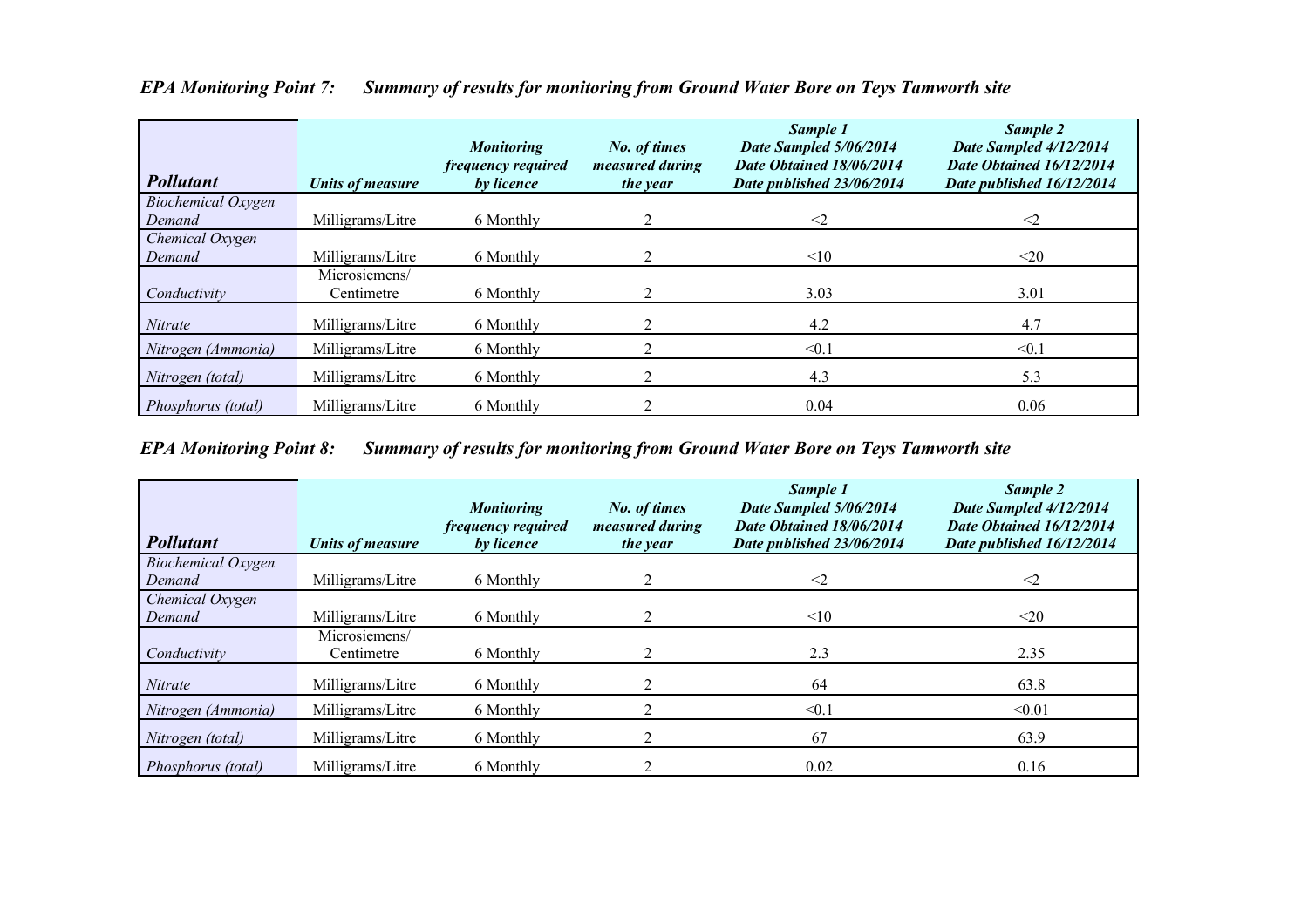| <b>Pollutant</b>   | <b>Units of measure</b>     | <b>Monitoring</b><br>frequency required<br>by licence | No. of times<br>measured during<br><i>the year</i> | Sample 1<br>Date Sampled 5/06/2014<br>Date Obtained 18/06/2014<br>Date published 23/06/2014 | Sample 2<br>Date Sampled 4/12/2014<br>Date Obtained 16/12/2014<br>Date published 16/12/2014 |
|--------------------|-----------------------------|-------------------------------------------------------|----------------------------------------------------|---------------------------------------------------------------------------------------------|---------------------------------------------------------------------------------------------|
| Biochemical Oxygen |                             |                                                       |                                                    |                                                                                             |                                                                                             |
| Demand             | Milligrams/Litre            | 6 Monthly                                             |                                                    | $\leq$ 2                                                                                    | $\leq$ 2                                                                                    |
| Chemical Oxygen    |                             |                                                       |                                                    |                                                                                             |                                                                                             |
| Demand             | Milligrams/Litre            | 6 Monthly                                             |                                                    | <10                                                                                         | $20$                                                                                        |
| Conductivity       | Microsiemens/<br>Centimetre | 6 Monthly                                             |                                                    | 2.25                                                                                        | 2.31                                                                                        |
| Nitrate            | Milligrams/Litre            | 6 Monthly                                             |                                                    | 53.3                                                                                        | 58.4                                                                                        |
| Nitrogen (Ammonia) | Milligrams/Litre            | 6 Monthly                                             |                                                    | < 0.1                                                                                       | $\leq 0.1$                                                                                  |
| Nitrogen (total)   | Milligrams/Litre            | 6 Monthly                                             |                                                    | 59.4                                                                                        | 65.1                                                                                        |
| Phosphorus (total) | Milligrams/Litre            | 6 Monthly                                             |                                                    | 0.04                                                                                        | 0.16                                                                                        |

### *EPA Monitoring Point 9: Summary of results for monitoring from Ground Water Bore on Teys Tamworth site*

*EPA Monitoring Point 10: Summary of results for monitoring from Ground Water Bore on Teys Tamworth site*

| <b>Pollutant</b>          | Units of measure            | <b>Monitoring</b><br>frequency required<br>by licence | No. of times<br>measured during<br><i>the year</i> | Sample 1<br>Date Sampled 5/06/2014<br>Date Obtained 18/06/2014<br>Date published 23/06/2014 | Sample 2<br>Date Sampled 9/01/2014<br>Date Obtained 21/01/2014<br>Date published 29/01/2014 |
|---------------------------|-----------------------------|-------------------------------------------------------|----------------------------------------------------|---------------------------------------------------------------------------------------------|---------------------------------------------------------------------------------------------|
| <b>Biochemical Oxygen</b> |                             |                                                       |                                                    |                                                                                             |                                                                                             |
| Demand                    | Milligrams/Litre            | 6 Monthly                                             |                                                    | $\leq$ 2                                                                                    | $\leq$ 2                                                                                    |
| Chemical Oxygen           |                             |                                                       |                                                    |                                                                                             |                                                                                             |
| Demand                    | Milligrams/Litre            | 6 Monthly                                             |                                                    | <10                                                                                         | <10                                                                                         |
| Conductivity              | Microsiemens/<br>Centimetre | 6 Monthly                                             |                                                    | 1.34                                                                                        | 1.44                                                                                        |
| <b>Nitrate</b>            | Milligrams/Litre            | 6 Monthly                                             |                                                    | 3.6                                                                                         | 4.5                                                                                         |
| Nitrogen (Ammonia)        | Milligrams/Litre            | 6 Monthly                                             |                                                    | < 0.1                                                                                       | < 0.1                                                                                       |
| Nitrogen (total)          | Milligrams/Litre            | 6 Monthly                                             |                                                    | 3.7                                                                                         | 4.6                                                                                         |
| Phosphorus (total)        | Milligrams/Litre            | 6 Monthly                                             |                                                    | 0.03                                                                                        | 0.24                                                                                        |